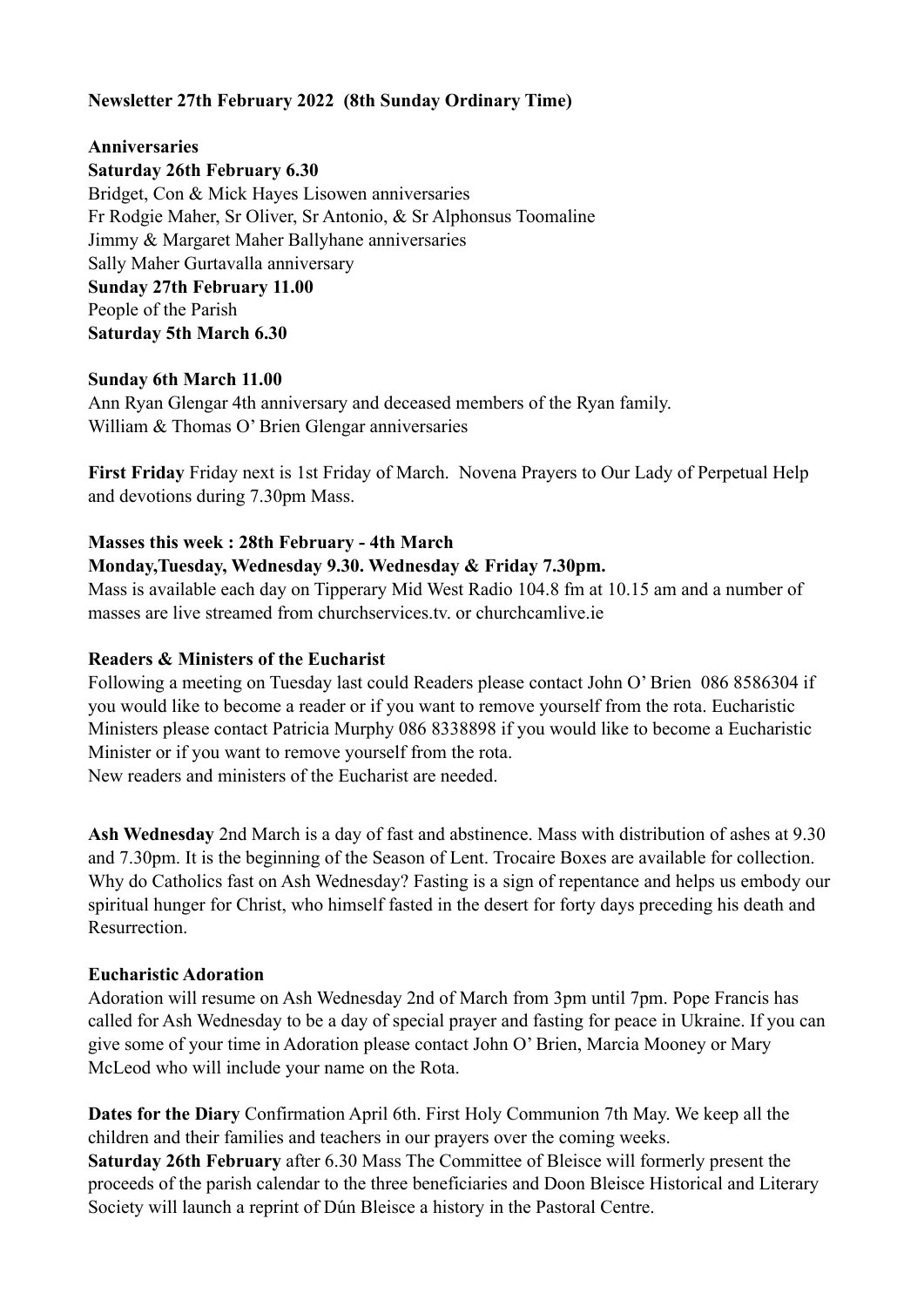## **Cemetery Mass**

Friday 29th July 2022 8pm. Please let family and friends know. A collection is taken up on the night to help defray the costs of the upkeep of our Cemetery.

## **Weekly Envelopes:**

A big thank you to all who continue to support your Parish through the weekly envelope. You may put them in the secure boxes in the church or put them in the letterbox of the parochial house. Donations may also be made on line by visiting the Parish Website [doonparish.ie](http://doonparish.ie) Your financial support for your parish is very much appreciated and every contribution makes a difference. If a box is not delivered to you and you would like one please contact Fr Jimmy. Please make cheques payable to Doon Parochial A/C. You make also make a donation to the basket collection taken up at weekend masses.

**The Legion of Mary:** weekly meetings take place in the Pastoral Centre on Tuesday evenings at 7.00 pm. New members most welcome.

## **Doon Community Council Notes:**

For bookings of hall or Astro Turf pitch: please text/phone 085 755 7318. Bookings must be made in advance. Please follow the most up to date government guidelines on COVID-19 if using the facilities.

## **Doon Community Council Election:**

An introductory meeting will be held for New Members on Wednesday 2nd March at 8pm in the Community Centre.

**Line Dancing:** every Friday at 8.30pm in Doon Community Centre. Booking by text. Contact Pat 087 2577761.

**Local taxi service:** covering Cappamore, Doon , Cappawhite, Pallasgrean etc. Limerick junction train transfers, Hospital appointments, g.p. visits, shopping , limerick city , Tipperary town. Phone 0851001381.

## **Doon Breakfast and after school club**

Doon Breakfast & After School Club are now taking new bookings for the 2022/2023 school year. We currently cater for children attending both primary schools in Doon. If your child attends a primary which we do not currently collect from please contact Jane on 085 7150087 & we'll discuss options

## **Easter Camp**

Easter camp will run in Doon Community Centre from the 19th-22nd of April (Tues-Fri). Camp is suitable for primary school aged children.

All necessary Covid-19 infection control precautions will be taken, in line with guidelines.

Times: 8.30am - 3pm Cost: €25 per child per day.

10% discount for siblings attending 4 consecutive days.

\*\*€50 deposit required for new customers\*\*

Our highly trained & garda vetted staff are ready for some Art, Games, Sports and Fun with the children, without a Switch or YouTube in sight. Contact Jane on 085 7150087 to book.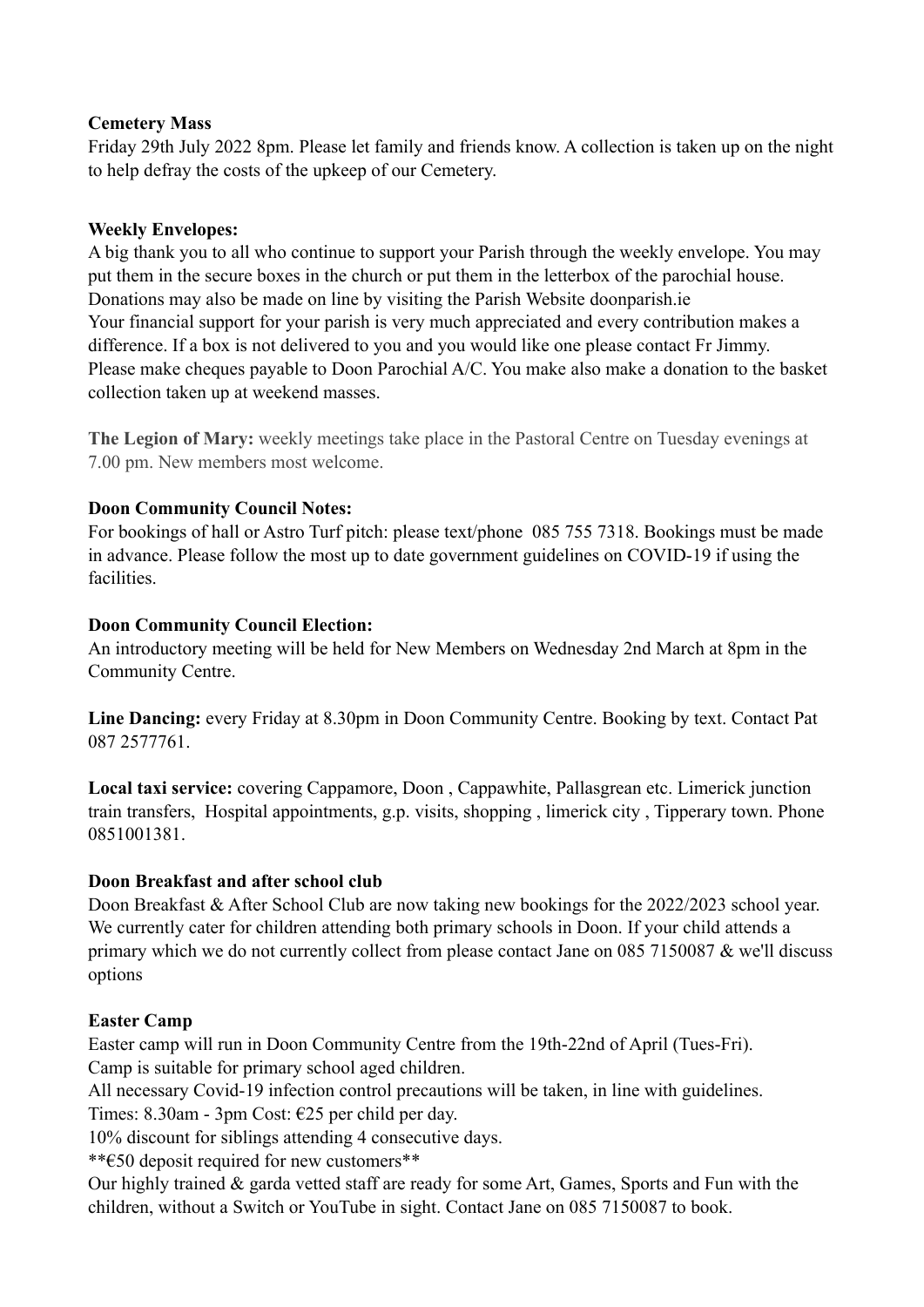## **Doon GAA Notes**

## **Annual Clothes Collection**

Doon G.A.A Will Hold its Annual Clothes Collection Starting Mon 14th March. Any Items of Clothing, Shoes Belts, Bed Sheets Curtains etc Would be Welcomed. Bags Can Be Dropped Anytime at the Clubhouse Door.

## **Doon GAA Lotto**

## **Lotto Numbers Monday February, 21st 2022**

Lotto Tickets can be purchased in Doon at O'Sullivans Centra & Damien Richardson Butchers. Cut Off time for Online Sales is 8pm every Monday.

## **Jackpot €14,800 Numbers Drawn 10-18-21-26.**

Five Match 3  $\omega$   $\in$  30 each

1. Eoghan Treacy, Glengar. 2. Richie Nihill c/o Doyles 3. Fiachra O'Grady c/o Benji. 4. Michael Quinlan, Kilbeg, Cappawhite. 5. John Murphy c/o Mike Ryan.

## **10 Lucky Dips at €20 each**

1. Mary Creagh c/o Mella. 2. Érin Ryan (Will), Longford West, Oola (Online). 3. Nóra Power c/o John Power. 4. Mary Orr, Glengar (Online). 5. Mary Hourigan c/o Con McGrath. 6. Noel Ryan c/o Benji. 7. Carmel Stokes, Clonlusk (Online). 8. Peggy & Donie Morrissey, Doon. 9. James Carew c/ o Ml. Carew. 10. Rob O'Connell, Moanduff. **Promoters Prize, €25:** Pat Whelan. **Next week's Jackpot €15,000. Draw will be held in Clubhouse on February 28th 2022.** 

## **Pilgrimage to Medjugorje**

Departing from Shannon to Mostar September 7th to 14th. Half board accommodation full religious programme operated by Marian pilgrimages. Details from John O Brien Group Leader Doon Co Limerick 086 8586304

## **Exploring Priesthood – Zoom with Seminarians and Priests**

On Tuesday 1st March @ 8pm there will be an opportunity for young men to join in on a Zoom to find out more about priesthood and to hear directly from two young men who are currently studying for the priesthood in our National Seminary in Maynooth. The event is being run by the National Vocations Office. Further information and registration details can be obtained by emailing [info@vocations.ie](mailto:info@vocations.ie) alternatively by visiting [vocations.ie/zoom](http://vocations.ie/zoom) or by contacting the Cashel & Emly vocations team at [josephwalsh0504@gmail.com](mailto:josephwalsh0504@gmail.com)

### **Follow in the footsteps of Jesus from Galilee to Jerusalem 2022**

Take the trip of a lifetime to the Holy Land, 23rd May-2nd June 2022. Group Leader, Mícheál de Barra and Spiritual Director, Fr. John Newman (Scripture Scholar). In association with Premier Travel, Cork. Contact Mícheál at 086-8337681 or email [info@carpediemtours.ie](mailto:info@carpediemtours.ie) (See also our website: [www.carpediemtours.ie](http://www.carpediemtours.ie))

**Ballyhoura Befriending Service** are seeking Support Workers to provide a listening voice to people who are feeling lonely or living alone. You can volunteer or participate through a CE scheme. Duties include visiting people in their own homes who may be experiencing loneliness through isolation. It can include having a chat and a cup of tea or accompanying them on a walk. For more information, please contact Kay on 061 352847.